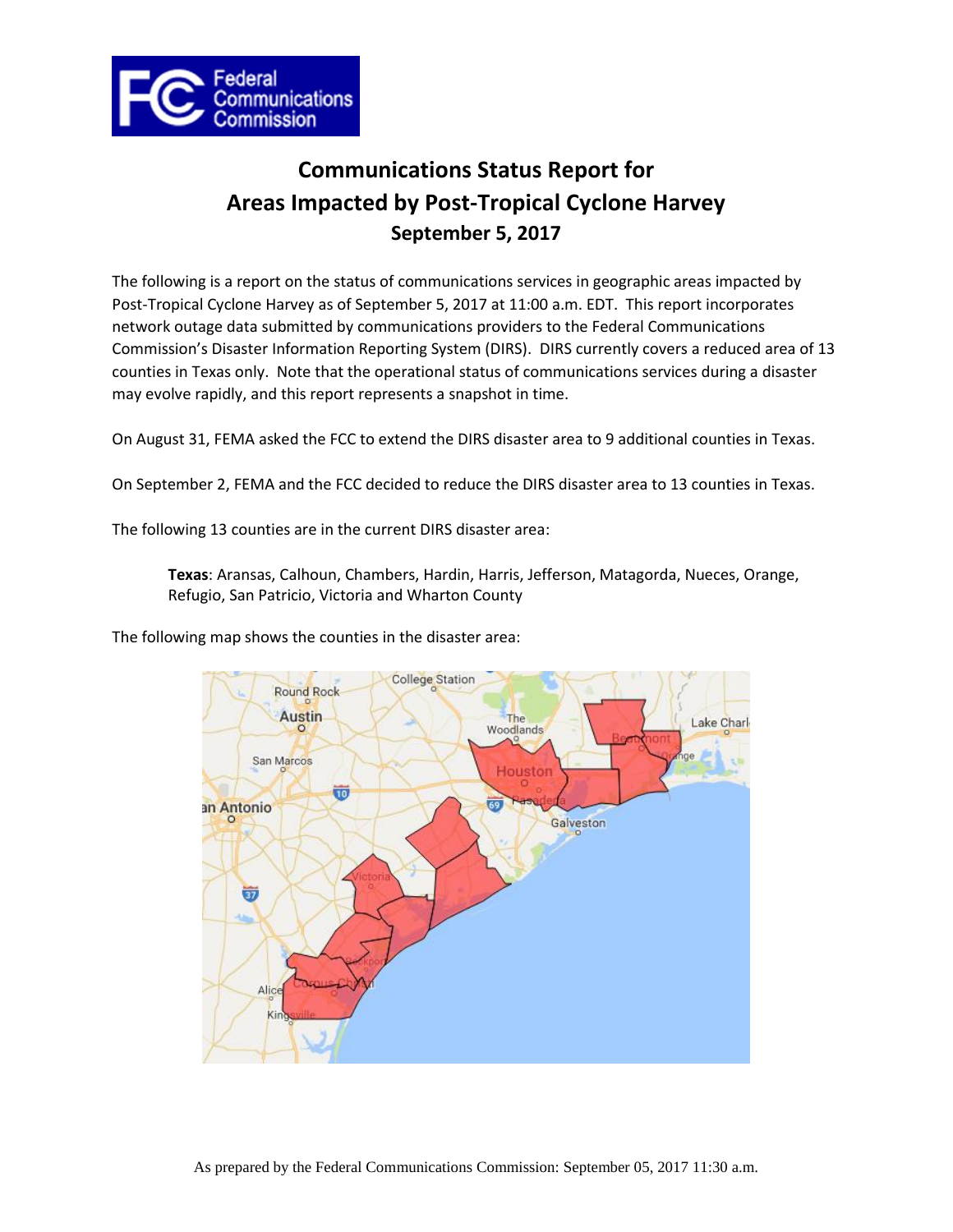

### **911 Services**

The Public Safety and Homeland Security Bureau (PSHSB) learns the status of each Public Safety Answering Point (PSAP) through the filings of 911 Service Providers in the Disaster Information Reporting System (DIRS), through reporting done to the FCC's Public Safety Support Center (PSSC), coordination with state 911 Administrators and, if necessary, individual PSAPs.

There are a total of 5 (same as yesterday) PSAPs affected. There are no PSAPs which are down without a re-route.

- PSAP re-routed without ALI: Refugio County SO, TX.
- PSAP re-routed with ALI: Harris County Neutral SO, TX; Houston EC Training, TX; Port Aransas PD, TX; and West Columbia PD, TX.

### **Wireless Services**

The following section describes the status of wireless communications services and restoration in the disaster area, including the percentage of cell sites out of service for each county.

The following map of the disaster area illustrates which counties are most affected: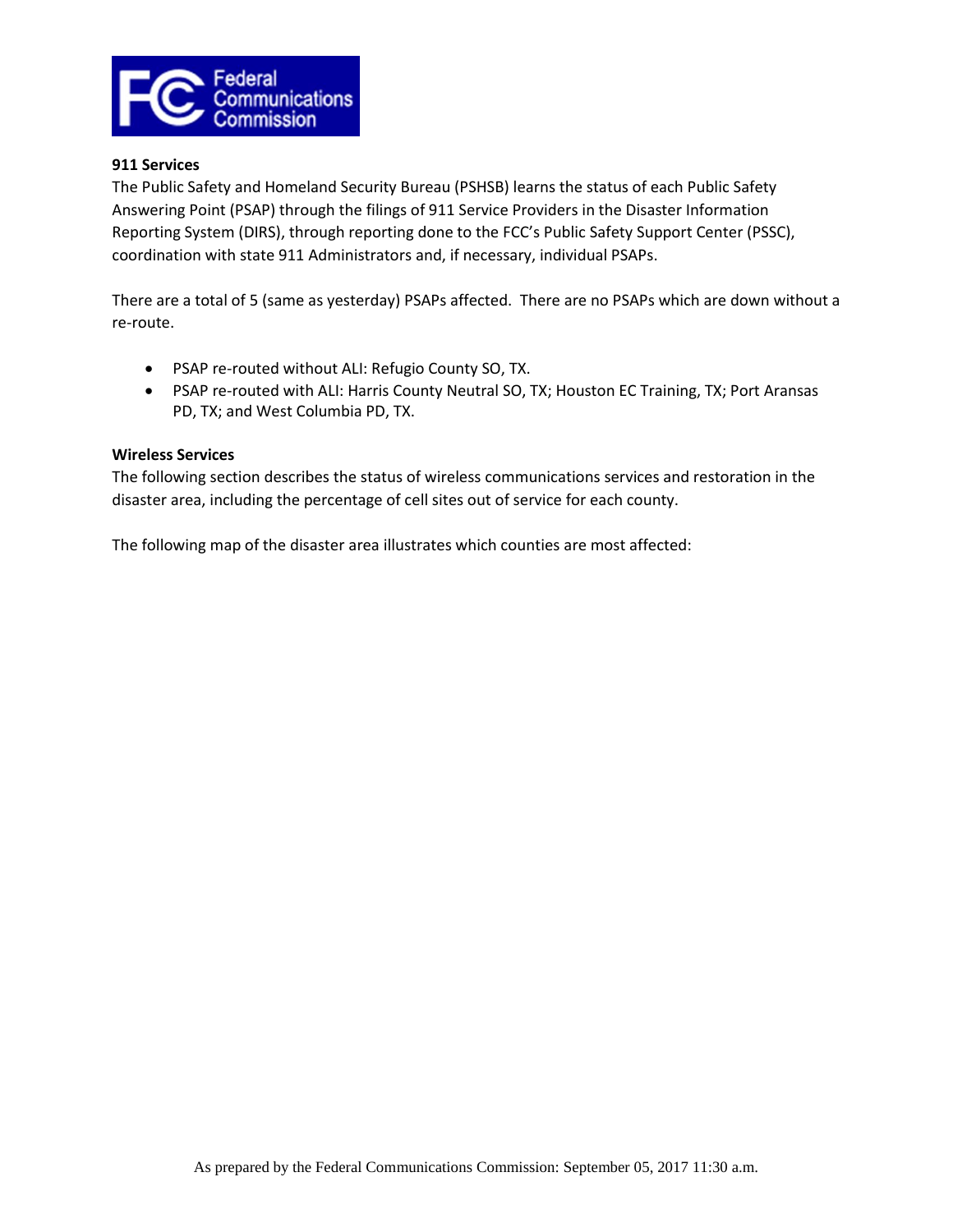



# **Percent Cell Sites Out-of-Service By County**

9/5/2017 11:02:25 AM

 $1 - 20 - 21 - 40 - 41 - 60 - 61 - 80 - 81 - 81$ 

The following table provides the percentage of cell sites out of service by county. In the 13 counties remaining in the disaster area, 1.73 % of cell sites remain out of service; compared to 1.67 % in the same 13 counties yesterday. There are no counties with greater than 25% of cell sites out. Only two counties have greater than 10% of their cell sites out of service: Aransas and Orange. The information shown was provided by the signatories to the Wireless Resiliency Cooperative Framework: